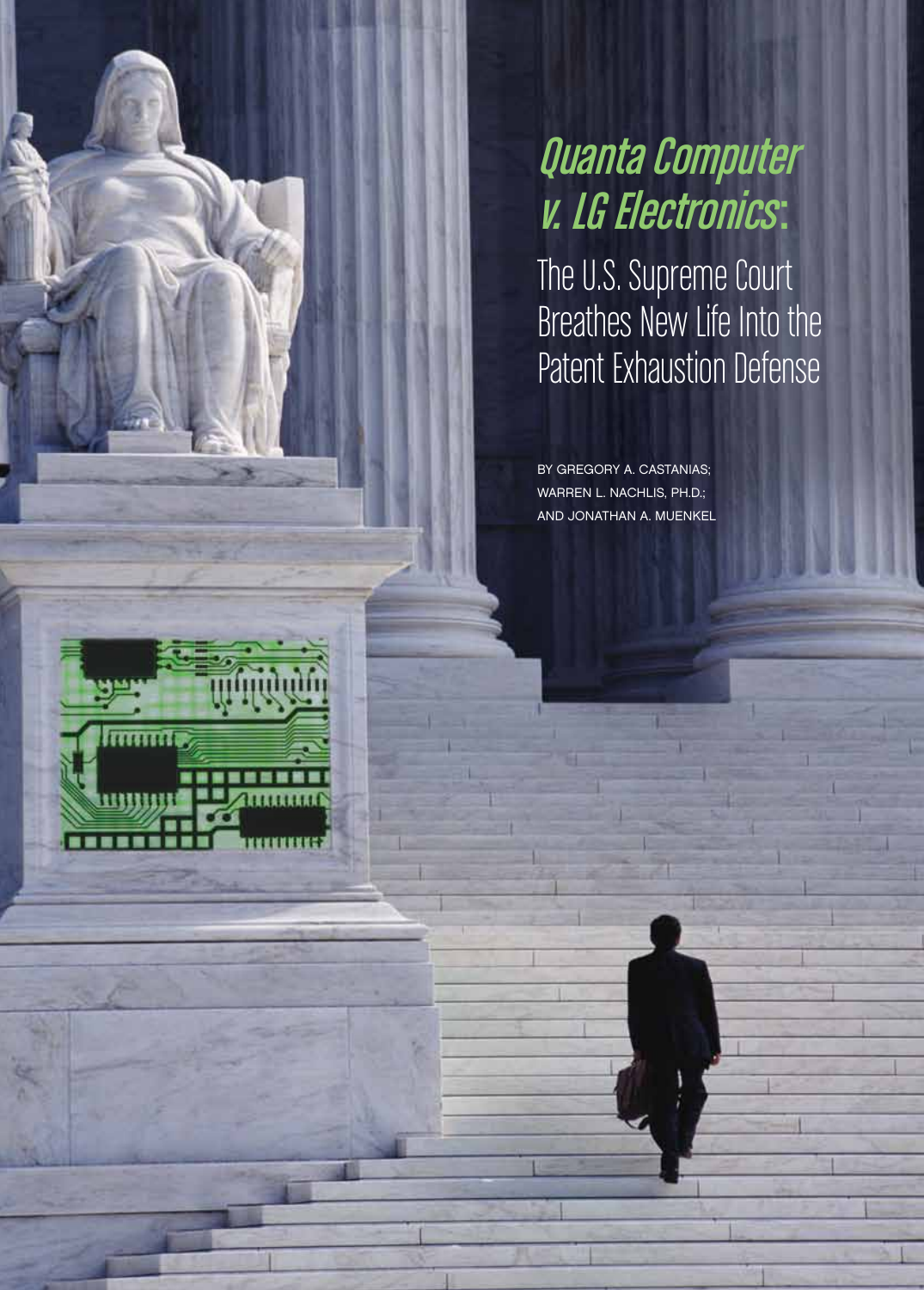n June 9, 2008, the U.S. Supreme Court issued its<br>decision in Quanta Computer, Inc. v. LG Electronics,<br>Inc., No. 06-937, 2008 WL 2329719, at \*1 (U.S. June 9,<br>2008), the most recent in a string of patent cases<br>decided by th n June 9, 2008, the U.S. Supreme Court issued its decision in Quanta Computer, Inc. v. LG Electronics, Inc., No. 06-937, 2008 WL 2329719, at \*1 (U.S. June 9, 2008), the most recent in a string of patent cases specifically concerned application of the "patent exhaustion" doctrine as a defense to patent infringement. At issue were: (1) whether the sale of a product can exhaust a patent holder's rights in a patented method; (2) whether the sale of a product that substantially embodies but does not contain all of the elements of a patented system or method can exhaust the patent holder's rights in that system or method; and (3) whether the sales at issue triggered exhaustion despite an attempt by the patentee to condition the sales (i.e., whether the sales were authorized).

In reversing the federal circuit, the Supreme Court held that the patent exhaustion defense applies to patented method claims and when an authorized/licensed sale of a product substantially embodies a patented invention. In addition, the Court found that the sales at issue triggered exhaustion despite the patentee's attempt to limit downstream use of the products.

The Quanta ruling continues the Supreme Court's trend of reversing the federal circuit in patent cases and readjusting the balance between patent owners and accused infringers. In Quanta, the Court potentially precluded a patentee's ability to succeed in an infringement action against downstream users of a component that substantially embodies a larger patented invention. Moreover, Quanta will almost certainly result in patent owners' focusing more on the structure of patent-licensing transactions, especially the explicit scope of the license granted.

What follows is a brief introduction of the patent exhaustion doctrine and how courts historically have applied the doctrine. Next is an explanation of the Quanta case as it developed in the lower courts and an analysis of the Supreme Court's opinion. Finally, we consider how the Supreme Court's decision in Quanta may affect patent litigation and patent-licensing transactions in the future.

## The Patent Exhaustion Doctrine—An Introduction

The patent exhaustion doctrine (also known as the "first-sale doctrine") is a judicially created defense to patent infringement, first articulated by the Supreme Court more than a

century ago. The doctrine follows from the premise that a patent owner is entitled to a single royalty for each patented device. That is, by selling or authorizing sales of a patented device, the patent owner has bargained for and received an amount equal to the value of the patent rights that attach to the device. Thus, while the rights conveyed by a patent enable its owner to exclude others from using the patented device, once the patent owner engages in or authorizes an unrestricted sale of the patented device, such exclusionary rights are terminated with respect to that device. Put simply, the patent owner's rights are "exhausted" and cannot be asserted against any downstream purchasers, sellers, or users of the device.

The Federal Circuit and district courts established a number of exceptions to the exhaustion doctrine in the years prior to Quanta. For example, patent exhaustion did not occur where the patent owner imposed, by contract and at the time of sale, certain conditions on the downstream use of the patented product. Such contractual conditions generally were permitted unless they violated some law or policy, such as antitrust law, contract law, or patent misuse, because courts assumed that the parties negotiated a price that reflected only the value of the use contemplated with the conditions. Courts also previously held that the exhaustion doctrine did not apply to the practice of method claims. In addition to these exceptions, courts were faced with the issue of whether the patent exhaustion doctrine applied when the article sold was an unfinished part or component of a patented system or product (e.g., an unfinished eyeglass lens or a part to a computer), including cases where such an unfinished part or component had no reasonable use other than incorporation into the larger patented system or product. These exceptions and this issue took center stage in Quanta.

## The Patent Exhaustion Doctrine—A Brief History

The earliest cases articulating what would come to be known as the patent exhaustion doctrine were issued by the Supreme Court in the mid- to late 19th century. In Bloomer v. McQuewan, purchasers of licenses to sell and use woodplaning machines sought to continue using their licenses through an extended patent term. 14 How. 539 (1853). The Court held that once the machines were sold, they were no longer within the patent monopoly, so the patent term was irrelevant to the purchaser's rights. Additionally, in Adams v. Burke, the issue before the Court was whether a subsequent purchaser of patented coffin lids, which were assigned to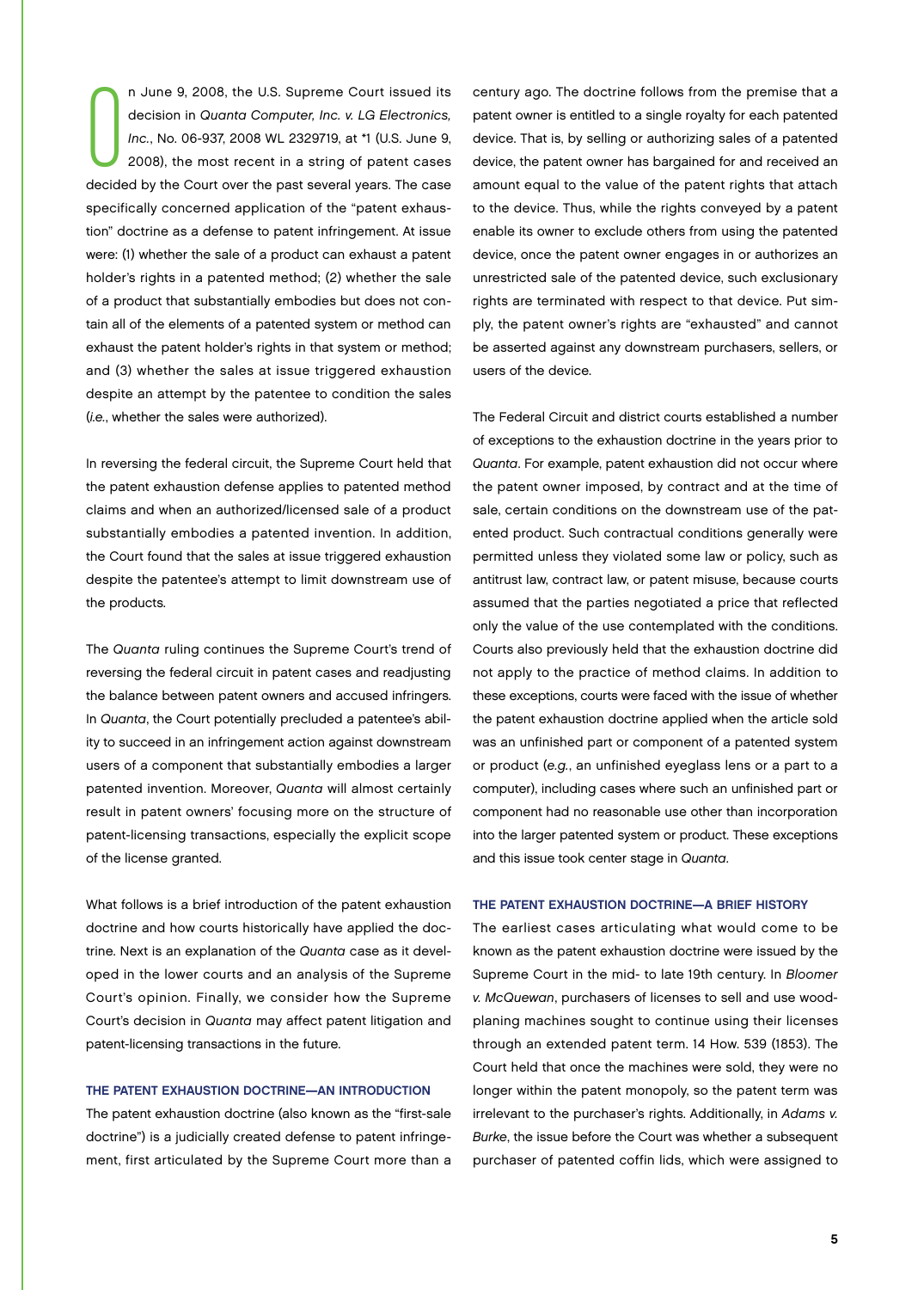The main functions of a computer are carried out by a microprocessor. The microprocessor is connected by a set of wires to a chipset. The chipset transfers data between the microprocessor and other devices, such as the keyboard, monitor, hard drive, and memory.



a seller for use within a 10-mile radius of Boston, could use the lids outside the 10-mile radius. 17 Wall. 453 (1873). There, the Court held that the purchaser of the coffin lids acquired the right to use them—regardless of location—when they were purchased from the assignee. These cases helped establish the theoretical foundation of the patent exhaustion doctrine.

Over the years, the patent exhaustion doctrine was expanded to apply not only to patented articles, but also to patented combinations or systems whose components were being sold with the patentee's authorization. The earliest case addressing the patent exhaustion doctrine as it applies to combination products was the 1942

Supreme Court case of United States v. Univis Lens Co., 316 U.S. 241 (1942). In Univis, Univis Lens Co. owned numerous patents relating to eyeglass lenses, including patents relating to the shape, size, composition, and disposition of both unfinished and finished lenses. Univis licensed Lens Co. to manufacture lens blanks and sell them to other licensees. These licensees, composed of wholesalers and retailers, would purchase the unfinished lenses from Lens Co. and grind them to meet the prescription needs of their customers. The U.S. government brought suit under the Sherman Act for antitrust violations when Univis required that all licensees abide by a pricemaintenance program. As a defense, Univis claimed that its ability to control lens prices was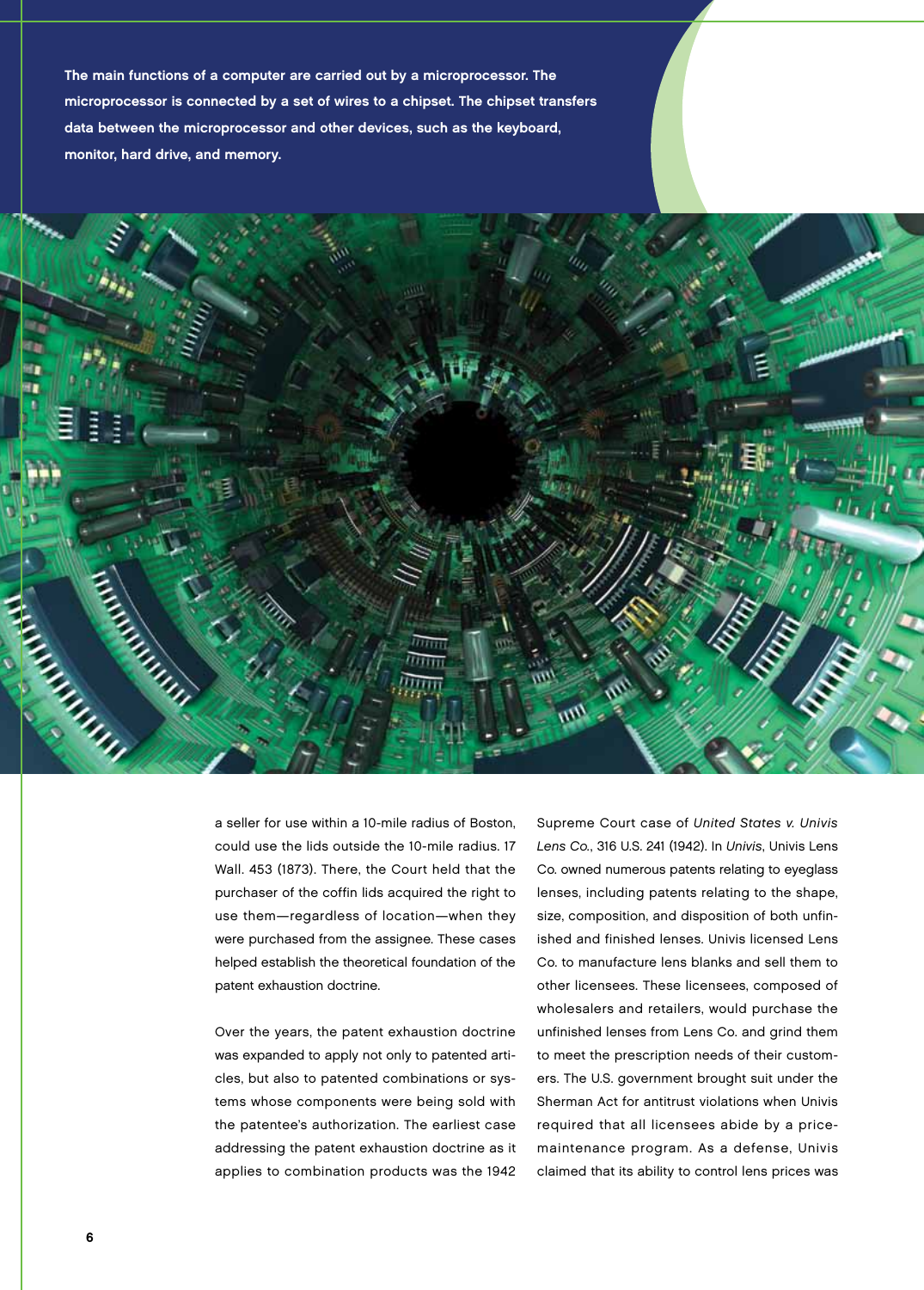within its patent rights, because the licensees used Univis's patented devices to finish the eyeglass lenses. Although the case focused on antitrust issues, the Supreme Court based its opinion on Univis's patent rights. Specifically, the Court held that where a patentee has sold an unfinished article that "embodies essential features of [the] patented invention" and is destined to be finished by a purchaser, "he has sold the invention so far as it is or may be embodied in that particular article." That is, "the authorized sale of an article which is capable of use only in practicing the patent is a relinquishment of the patent monopoly." Applying this principle, even if Univis's patent claims included the finishing of the lens blanks, each blank "embodied essential features of the patented device," and the unfinished blanks were without utility until they were made into finished lenses. Accordingly, Univis's patent rights were exhausted. Therefore, under Univis, the acquisition of an unfinished article that essentially embodies a patented invention exhausted a patent owner's rights in that invention.

Following Univis, district court decisions expanded the scope of the patent exhaustion doctrine in the context of combination products. In Cyrix Corp. v. Intel Corp., Intel owned a patent claiming both a microprocessor and a combination of the microprocessor with external memory. 846 F. Supp. 522 (E.D. Tex. 1994). Intel licensed to Texas Instruments and SGS-Thomson Microelectronics the right to make, use, and sell the microprocessors. These microprocessors were then sold to Cyrix Corp., which combined them with external memory. Intel claimed that this combination infringed its patent. Intel conceded that the sale of the microprocessors exhausted its rights in the microprocessors themselves but argued that its rights in the combination with external memory were not exhausted. The court found that because the microprocessors were of no use unless they were combined with external memory, the sale of the microprocessors included the right to use them for their intended normal purpose. Hence, the sale of the microprocessors exhausted Intel's rights in the patent,

including the claim comprising a combination of the microprocessors with external memory. Other district courts have followed suit, holding that the test to determine whether to apply the patent exhaustion doctrine involves considering the "reasonable uses" of the article sold. In other words, if the article can be put to some reasonable use beyond the patented combination, there will be no exhaustion of patent rights in the combination.

Despite the patent exhaustion doctrine, a patentee's rights are not always exhausted upon the sale of an article. It is possible for a patentee to fractionalize the property interests inherent in a patent and convey only limited interests to others by selling products subject to conditions. Indeed, the Federal Circuit has stated that the patent exhaustion doctrine does not apply to conditional or restricted sales. However, the conditions or restrictions must be reasonably within the patent grant, meaning that the conditions or restrictions cannot violate antitrust or contract law or represent patent misuse. The Federal Circuit's logic for upholding express conditions in sales and licenses is that the negotiated price is the value

of the use rights conveyed. However, there is conflicting precedent in the district courts as to whether a license limitation between a licensor and licensee can guide the terms of a subsequent sale between the licensee and its customers.

microprocessors were of no use unless they were combined with external memory, the sale of the microprocessors included the right to use them for their intended normal purpose.

The court found that because the

Some courts require that customers have notice of the limitation, whether that notice be actual assent by the customer or some form of constructive notice, such as a conspicuous notice placed on an article's label or tag. Conversely, at least one court has held that notification of the purchaser is irrelevant in its analysis.

The patent exhaustion doctrine has also been raised as a defense in infringement cases involving method claims. In Ethyl Gasoline Corp. v. United States, the Supreme Court applied the patent exhaustion doctrine to a claim for a method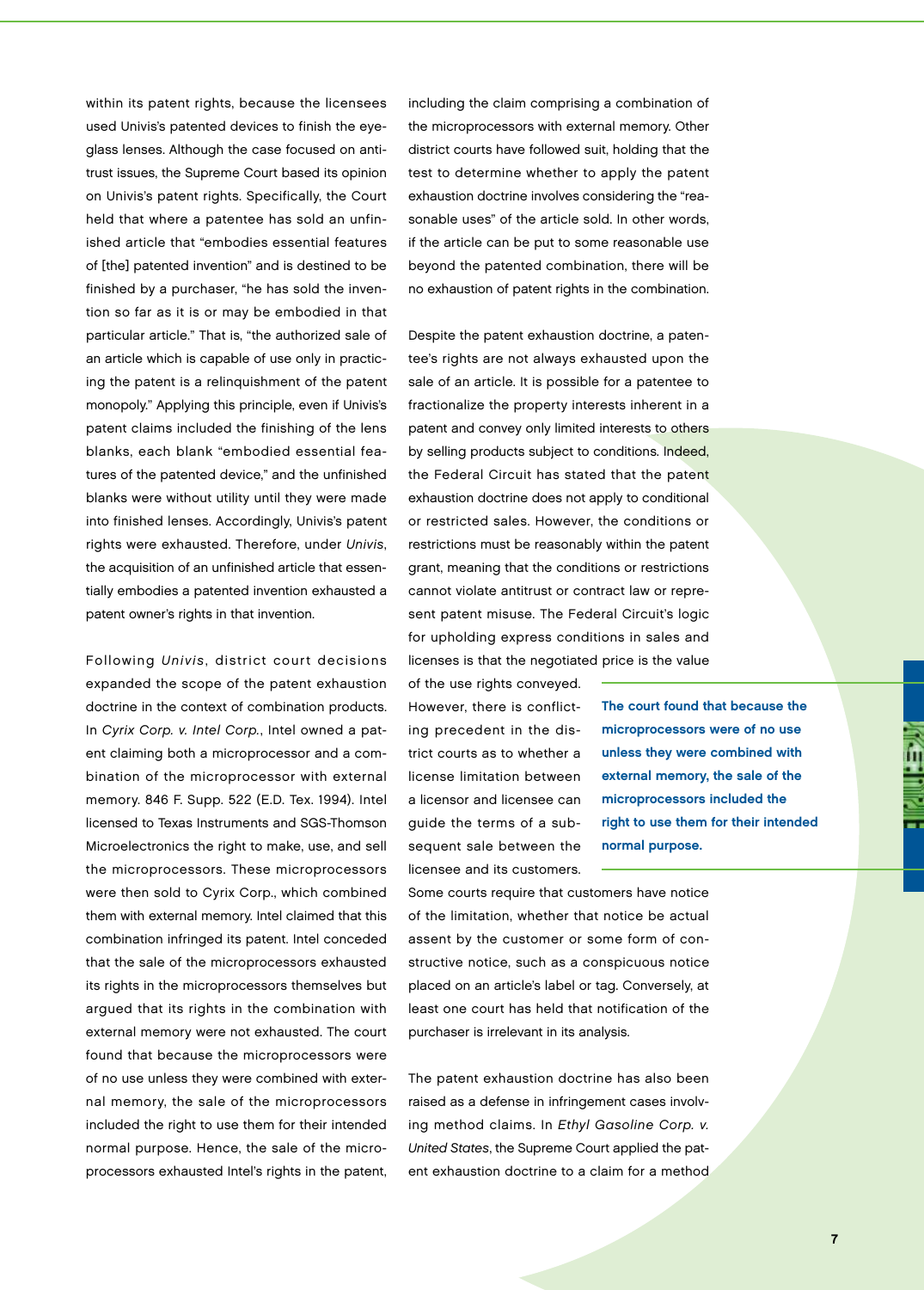of using a patented fuel in combustion motors. 309 U.S. 436 (1940). The Court found that the sale of the patented fuel exhausted the rights in the method claim. Additionally, one patent involved in Univis was a pure method patent directed to methods for finishing lenses, but it is unclear whether this method patent was included in the Court's exhaustion analysis. In any event, Ethyl Gasoline and Univis were decided in the 1940s, and there have been no recent Supreme Court cases addressing the patent exhaustion doctrine as it applies to method claims (that is, until Quanta). While the Supreme Court ruled even before Quanta that patent exhaustion applied to method claims, the Federal Circuit recently held that the patent exhaustion doctrine is inapplicable to method claims. For example, in 2006, the Federal Circuit held in LG Electronics, Inc. v. Bizcom Electronics that the patent exhaustion doctrine was applicable to patented microprocessors but not to method claims for using the microprocessors. 453 F.3d 1364 (Fed. Cir. 2006). This tension between Supreme Court and Federal Circuit precedent was resolved in Quanta.

## The Trial Court and Federal Circuit Decisions

LG Electronics ("LGE") owns the rights to a number of patents relating to computer technology, including the three patents eventually at issue in the Supreme Court's decision, United States Patent Nos. 4,939,641 ("the '641 patent"); 5,379,379 ("the '379 patent"); and 5,077,733 ("the '733 patent"). The main functions of a computer are carried out by a microprocessor (central processing unit). The microprocessor is connected by a set of wires (bus) to a chipset. The chipset transfers data between the microprocessor and other devices, such as the keyboard, monitor, hard drive, and memory.

The '641 and '379 patents relate to the use of memory and to ensuring that up-to-date data are retrieved. Data processed by a computer are mainly stored in random access memory (main memory), while frequently accessed data are stored in cache memory, which permits faster access and is often located on the microprocessor. The '641 patent discloses a system for ensuring that in circumstances where both main memory and cache memory are used (and therefore one memory location might have out-of-date data), the most current data are retrieved from main memory. The '379 patent discloses a system and method for organizing read and write requests to main memory, wherein the computer executes read requests until it needs data for which there is an outstanding write request. It then executes that write

request in order to ensure that the read request results in the retrieval of the most up-to-date data.

The '733 patent provides methods for allowing multiple devices to share a bus without allowing one device to monopolize the bus.

LGE granted Intel a license to "make, use, sell (directly or indirectly), offer to sell, import or otherwise dispose of" its microprocessors and chipsets that practice a number of LGE's patents, including the '641, '379, and '733 patents. The LGE–Intel license transaction involved a License Agreement and a separate Master Agreement. The License Agreement expressly disclaimed any license directly to third parties (e.g., Intel's customers) to combine licensed Intel microprocessors or chipsets with any non-Intel or non-Quanta components or products (i.e., to make a computer).

Under the Master Agreement, Intel was required to send notice to its customers advising them of the license disclaimer discussed above. Intel sent such notice to those who purchased its licensed microprocessors and chipsets, including Quanta and other computer manufacturers. Notably, though, the Master Agreement also provided that "a breach of this Agreement shall have no effect on and shall not be grounds for termination of the Patent License."

Despite receiving license-disclaimer notice from Intel, Quanta and other computer manufacturers used the licensed Intel microprocessors and chipsets in combination with other non-Intel components to make computer systems that were then sold to major computer sellers such as Dell, Gateway, and Hewlett-Packard. LGE subsequently sued Quanta and other computer manufacturers for infringement of LGE's patents concerning computer systems.

In May 2002, several defendants, including Quanta, moved for summary judgment of noninfringement based on the patent exhaustion doctrine. Specifically, those defendants argued that LGE exhausted its patent rights based on LGE's license to Intel and/or Intel's sale of its licensed microprocessors and chipsets to the defendants. LGE argued, however, that the patent exhaustion doctrine did not apply, because the licensed products sold by Intel did not read on/infringe any of the patents at issue (directed to combinations or systems incorporating or methods involving the use of such products). The district court ruled in favor of the defendants, holding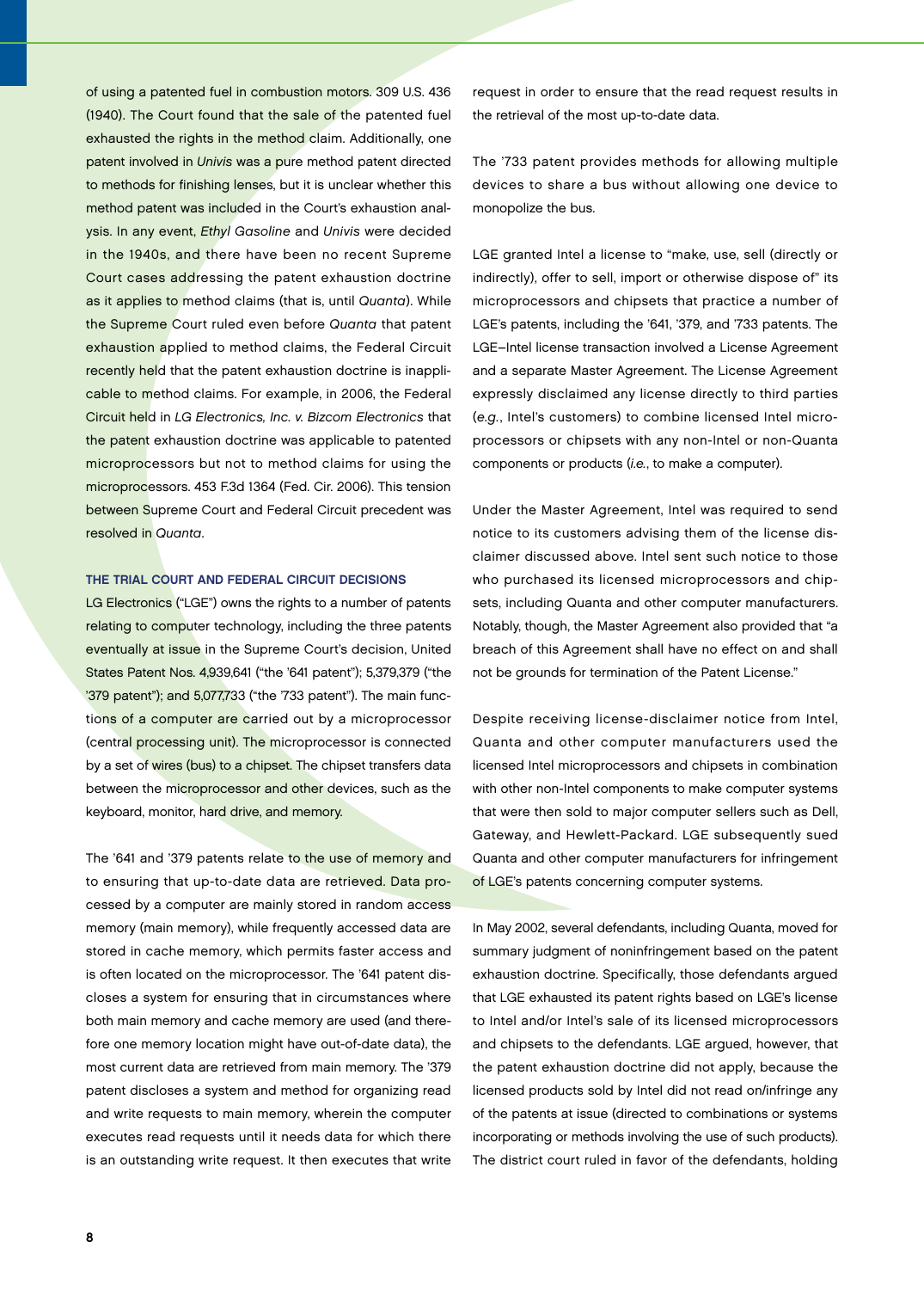that the license or authorized sale of an essential element of a patented device may exhaust the patentee's statutory right to exclude others from making, using, or selling that device. In so holding, the court found that the defendants successfully showed that the microprocessors and chipsets had no reasonable noninfringing use, since the only reasonable use was to incorporate them into computers, such as those made and sold by the defendants.

Following the district court's grant of summary judgment, the remaining defendants moved for summary judgment on the same grounds. The district court treated LGE's opposition to this motion as a request for reconsideration of the first ruling based in part on LGE's new arguments that: (1) Intel's sale of microprocessors and chipsets did not exhaust LGE's patent rights because the sale was conditional; and (2) there could be no exhaustion as to any of the method claims. The district court found that the notice from Intel to the defendants was insufficient to create a conditional sale. Accordingly, the exhaustion doctrine applied to the patented product claims. The district court, however, agreed with LGE that the exhaustion doctrine did not apply to the method claims.

On appeal, the Federal Circuit agreed with the district court that the patent exhaustion doctrine did not apply to method claims. The Federal Circuit, however, reversed the district court's ruling that the patent exhaustion doctrine applied to LGE's product claims, finding that Intel's sale of the licensed component microprocessors and chipsets was conditional, based on provisions within the LGE–Intel agreements, and because Intel's customers were expressly put on notice that they were prohibited from combining the licensed microprocessors with non-Intel components. Quanta and several other defendants subsequently appealed to the Supreme Court, arguing that the Federal Circuit's decision was directly in conflict with prior Supreme Court precedent concerning the patent exhaustion doctrine, namely, the Court's decisions in Univis and Ethyl Gasoline. Certiorari was granted on September 25, 2007, and oral argument was heard by the Court on January 16, 2008.

On appeal to the Supreme Court, the Quanta case presented three primary questions: (1) whether the sale of a product can exhaust a patent holder's rights in a patented method; (2) whether the sale of a product that substantially embodies but does not contain all of the elements of a

patented system or method can exhaust the patent holder's rights in that system or method; and (3) whether Intel's sale of its licensed components to Quanta and others was authorized, such that the patent exhaustion doctrine applied.

In a unanimous opinion authored by Justice Thomas, the Supreme Court answered "yes" to all three of these questions. Accordingly, the Supreme Court reversed the Federal Circuit's decision and held that LGE's patent rights were exhausted as against Quanta and the other defendants.

## THE SUPREME COURT'S DECISION

Within its decision, the Supreme Court provided a brief history of the patent exhaustion doctrine. The Court began with its first-ever discussion of the defense, the 1853 case of Bloomer v. McQuewan (discussed above). It ended by discussing its most recent application of the patent exhaustion doctrine, the 1942 Univis decision (also discussed above). The Court found Univis particularly applicable to the facts at bar. With this historical background in mind, the Court then turned to the three main issues raised in Quanta.

First, the Court addressed whether the patent exhaustion doctrine applies to method claims. Citing Ethyl Gasoline, the Court observed that it "has repeatedly held that method patents were exhausted by the sale of an item that embodied the method." It also acknowledged a concern that exempting method claims from the patent exhaustion defense would "seriously undermine the exhaustion doctrine," because patentees could "simply draft their patent claims to describe a method rather than an apparatus" and thereby "shield practically any patented item from exhaustion." Thus, the Court rejected the Federal Circuit's categorical exclusion of method claims from the scope of the patent exhaustion doctrine, holding that method claims can be exhausted by the sale of products.

Second, the Court addressed the issue of when patent exhaustion applies to situations involving the sale of a component that does not contain all of the elements of the patented invention. Here the Court relied on its previous decision in Univis and stated that the sale of such components can trigger patent exhaustion of combination claims when the component "substantially embodies the patent." This occurs when two conditions exist: (1) "when [the component's] only reasonable and intended use [is] to practice the continued on page 30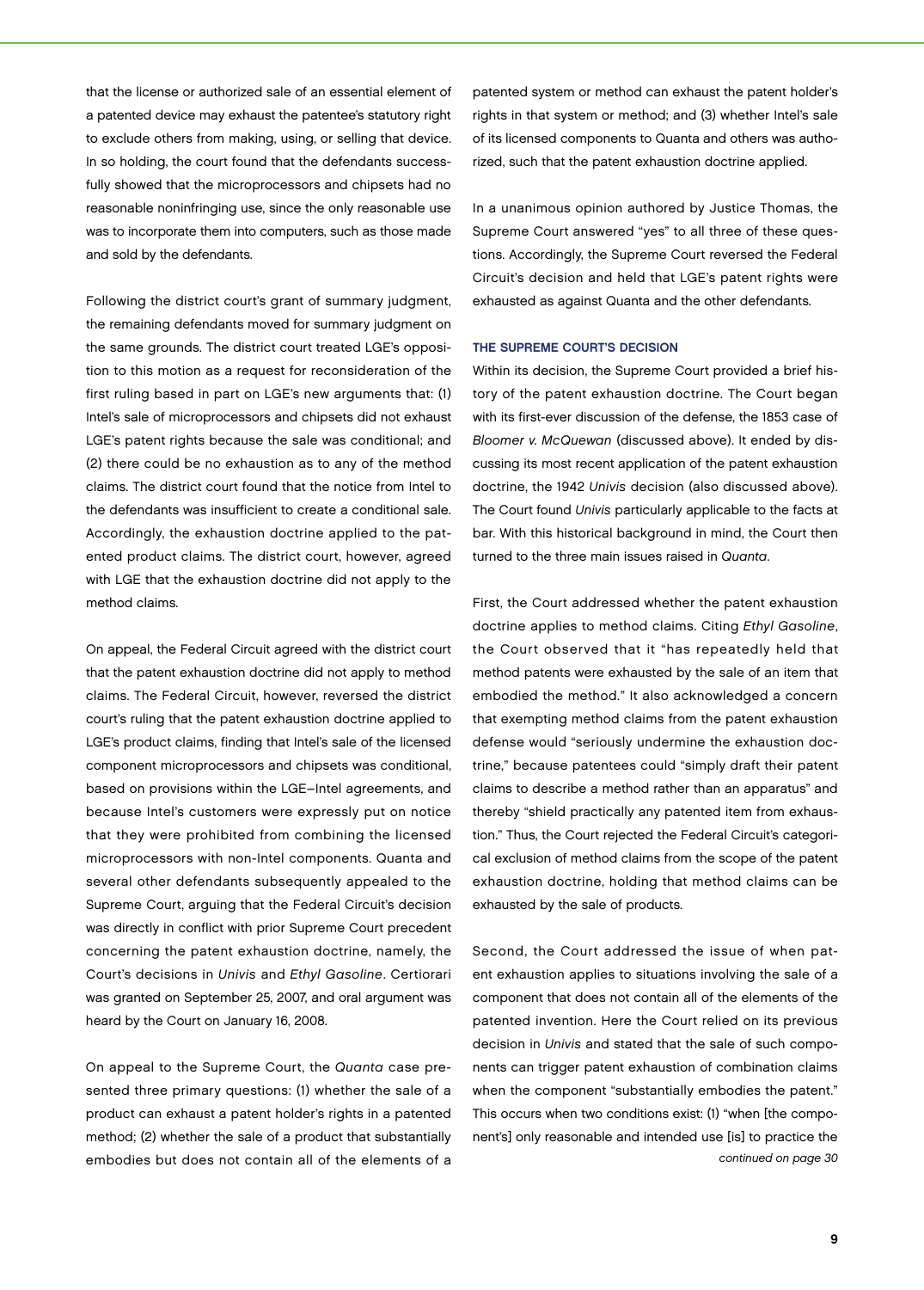## Quanta Computer v. LG Electronics

continued from page 9

patent"; and (2) when the component "constitute[s] a material part of the patented invention and all but completely practice[s] the patent."

Using the facts of Univis as a guide, the Court found that Intel's licensed microprocessors and chipsets—even though they were components of the patent claims at issue—had no reasonable use other than for incorporation within the accused computer systems that practiced LGE's patents. As the Supreme Court stated, "A microprocessor or chipset cannot function until it is connected to buses and memory." While LGE argued that Intel's licensed components could be used in noninfringing ways (e.g., by being sold overseas, where the U.S. patent laws have no force, or by being used as replacement parts), the Supreme Court rejected LGE's arguments, stating that the proper question is "whether the product is 'capable of use only in practicing the patent,' not whether those uses are infringing." In other words, "[w]hether [sold] outside the country or functioning as replacement parts, the Intel Products would still be practicing the patent, even if not infringing it."

The Court went on to conclude that the licensed Intel products "constitute a material part of the patented invention and all but completely practice the invention," because the only step necessary to practice LGE's patents is the "application of common processes or the addition of standard parts" (i.e., combining the licensed microprocessors and chipsets with memory and buses, standard components in a computer system that enable the microprocessor and chipset to function properly). As in Univis, where the finishing of the lenses was incidental to the invention, in Quanta, everything inventive about each LGE patent was embodied in Intel's products, not in the combination with buses and memory. Accordingly, because the only reasonable use of Intel's products was to practice the patent claims at issue and the products all but completely practiced the patent claims at issue, the Court held that the patent exhaustion doctrine could apply.

Finally, the Court examined whether Intel's sale of its microprocessors and chipsets to Quanta and others actually exhausted LGE's patent rights. Because exhaustion is triggered only by a sale authorized by the patentee, this issue

depended on whether LGE authorized Intel's sale of its licensed microprocessors and chipsets to the defendants. LGE argued that there was no authorized sale, because the License Agreement did not permit Intel to sell its licensed products for use in combination with non-Intel products. The Court disagreed with LGE, finding that the Intel–LGE License Agreement "broadly permitted Intel to 'make, use, [or] sell' products free of LGE's patent claims." The Court found nothing in the License Agreement restricting Intel's right to sell its licensed products to companies with plans to combine them with non-Intel products. The only arguable condition appeared in the Master Agreement and required Intel to provide notice to its customers that LGE had not licensed those customers any rights to combinations of licensed Intel products with non-Intel products. However, Intel provided such notice, thereby satisfying its contractual obligations regardless of what Quanta and the other defendants did with the licensed Intel products. Moreover, because the notice requirement appeared only in the Master Agreement, which also provided that a breach of the Master Agreement would not affect Intel's license, the Court concluded that Intel's authority to sell was not conditioned on such notice. As the Court succinctly stated, "Intel's authority to sell its products embodying the LGE Patents was not conditioned on the notice or on Quanta's decision to abide by LGE's directions in that notice." Accordingly, the Court found that because Intel was authorized to sell the products and no conditions limited that authority, LGE's patent rights were exhausted by Intel's sale to Quanta and the other defendants.

In finding for the defendants, the Court also dismissed LGE's reliance on the fact that the License Agreement disclaimed any license to third parties. The Court explained that whether any third parties received an implied license was irrelevant to patent exhaustion. Instead, "exhaustion turn[ed] only on Intel's own license to sell products practicing the LGE Patents." Because Intel's sale was authorized, exhaustion applied.

## The Practical Effects of, and Questions Raised by, Quanta

The short- and long-term implications of Quanta are likely to be significant in the context of both patent litigation and patent-licensing transactions.

From a litigation perspective, Quanta may affect a patent owner's success when bringing an infringement action